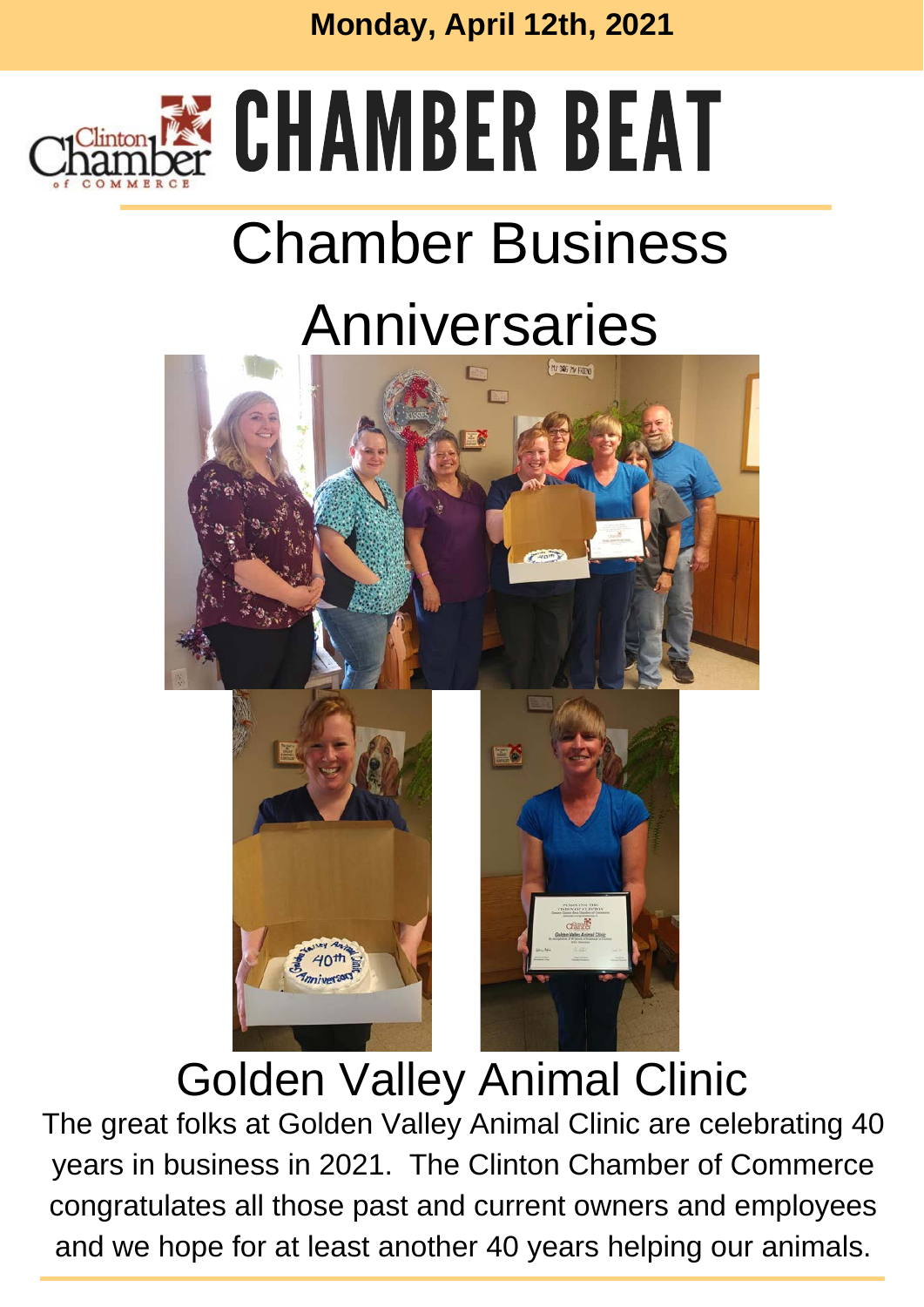## Chamber Business Anniversaries









Jefferson Gardens The Clinton Chamber Ambassadors helped the the great folks at Jefferson Gardens celebrate 25 years of doing business here in Clinton. If you or a loved one is looking for a place to stay stop by West Rogers Street and talk to Nichole!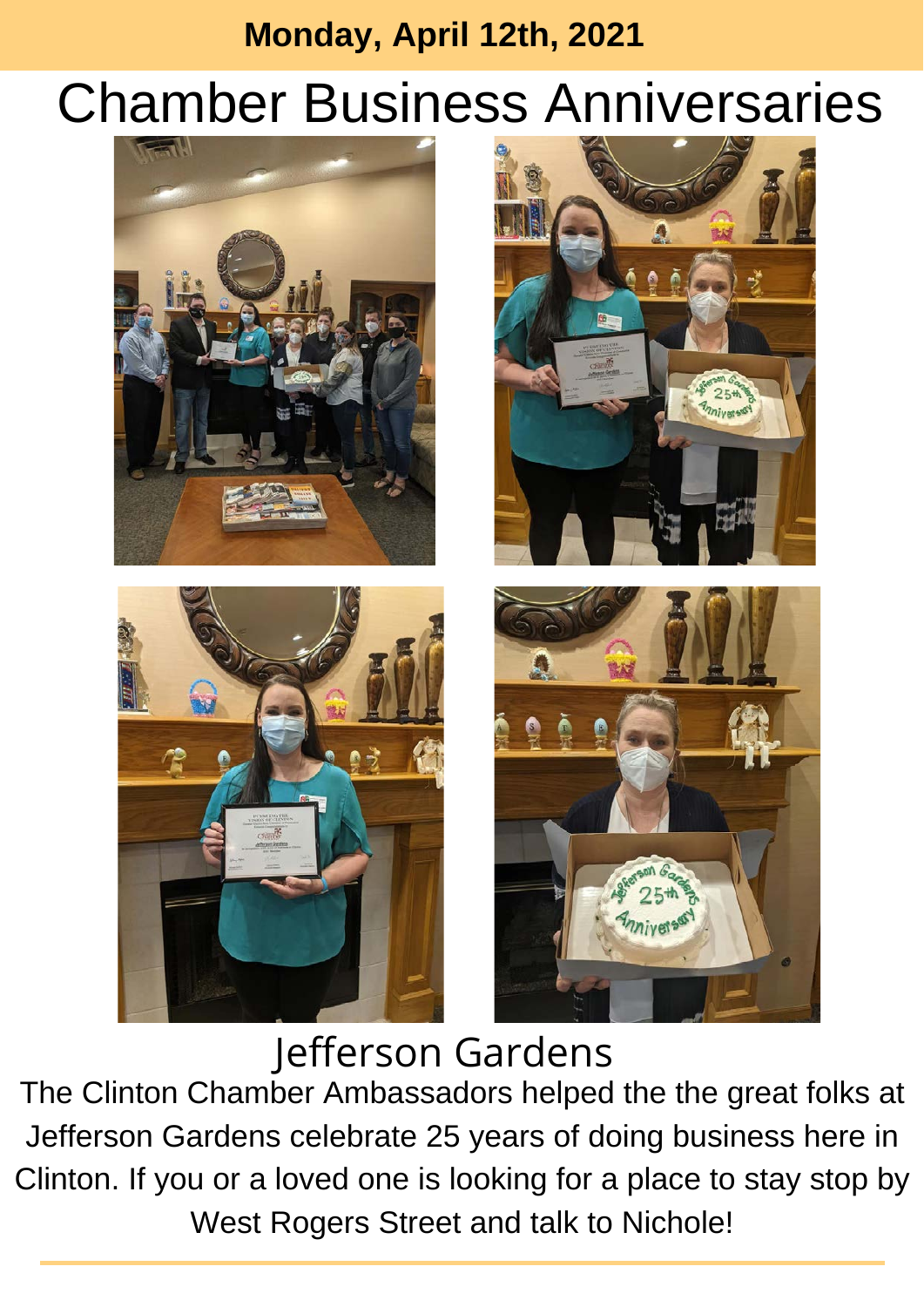# Welcome New Chamber Member Integrity Roofing, Siding & Windows



# Chamber Business Information

#### NOW HIRING

**BILLING MANAGER-INSURANCE** 



Email sjanstine@compasshn.org for further information!

Supervise all aspects of commercial insurance billing for Compass Health Outpatient Clinics and Residential Units and ensure the integrity and accuracy of billing in accordance to the standards<br>and regulations imposed by all regulatory agencies

-High School/GED required -Experience in management and healthcare receivables preferred<br>Working knowledge of Microsoft Excel preferred-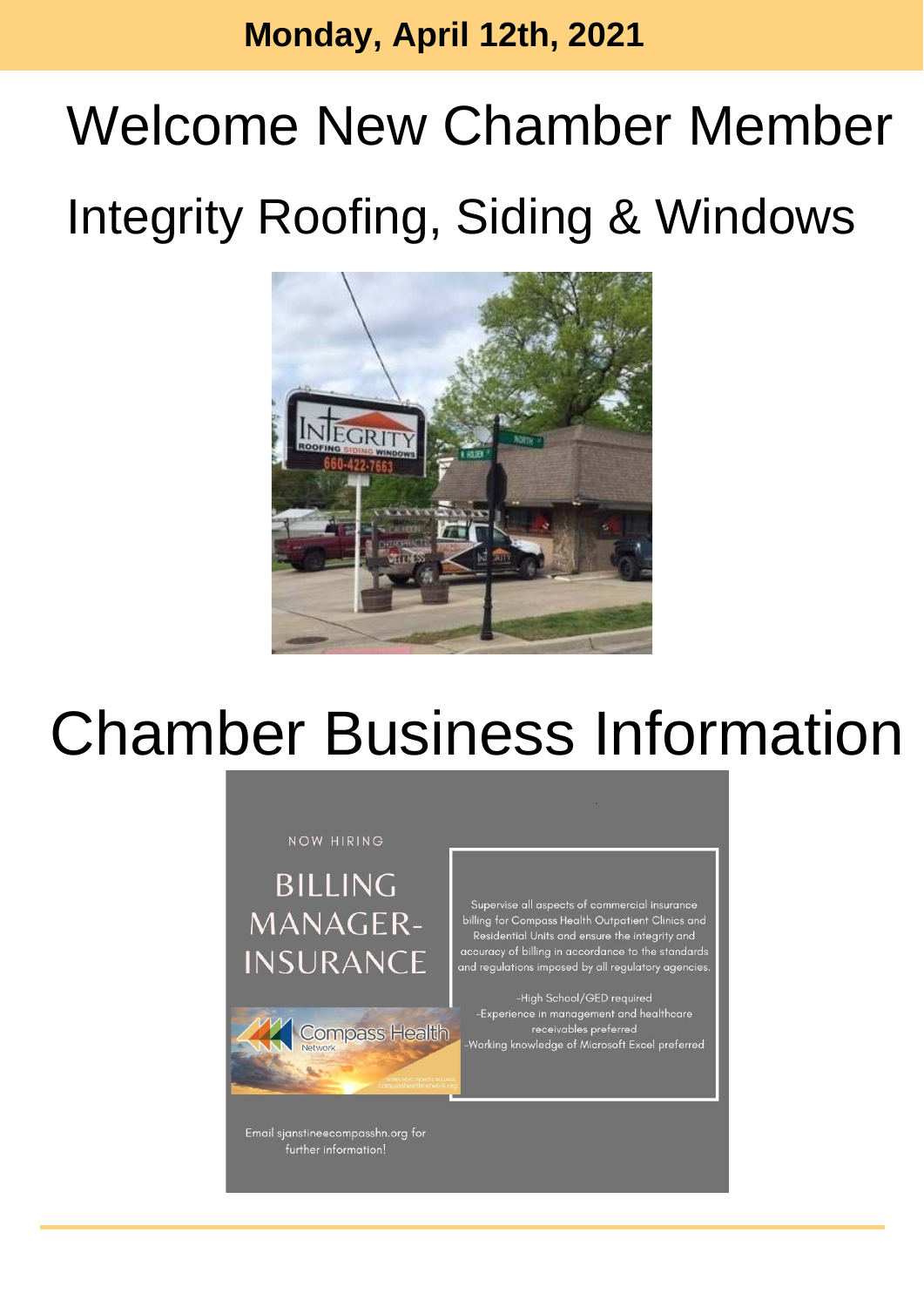# **Chamber Business** Information

#### We're Here to Support You, Every Step of the Way



Heartland is always here to enrich the lives of our patients, families and communities. During this unusual time, our staff is following specialized protocols to provide the extra level of safety in the care we provide.

- Heartland delivers caring tuck-in calls to bring extra comfort and peace of mind for patients and their families
- Our emphasis is on comfort care and quality of life while being committed to supporting our patients, families and communities in their unique journeys
- Heartland is always available for patient visits, as needed, to meet your unique needs
- Our goal is to prevent frequent trips to the hospital

We are here for you. Any day of the year, any time of the day, we can initiate hospice care for you or your loved one.